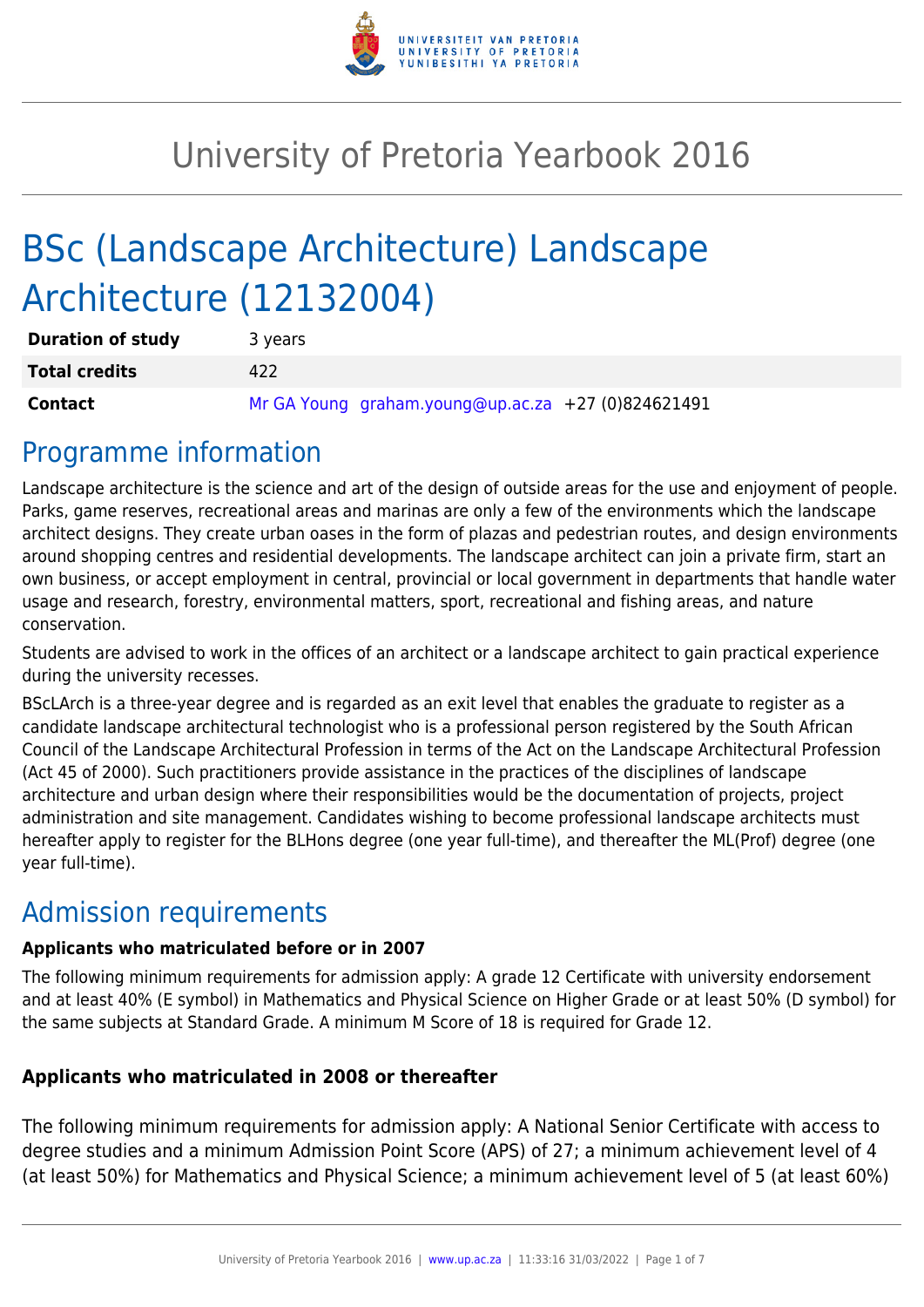

for Afrikaans or English (as home language or first additional language) and an achievement level of at least 4 (minimum 50%) for Life Orientation although this subject is not used in the calculation of the APS. The APS is calculated using two language subjects Mathematics Physical Science and any two other subjects excluding Life Orientation.

**Please note:** For the BScLArch study programme Physical Science or Life Science or Geography will be accepted; the minimum achievement level remains a 4.

### **Transfers**

Students currently enrolled for other study programmes may apply for permission to transfer to the Department of Architecture. For these applicants round 1 of the selection process will be based on their Grade 12 results (refer to requirements for admission) their academic record and a detailed written motivation explaining reasons for wanting to transfer.

Students who are currently registered at UP should submit their applications directly to the Admissions Officer School for the Built Environment. Students who are registered at other tertiary institutions must apply through the Client Service Centre. Note the closing date. Applicants will not be permitted to register for any modules in advance (prior to having been granted final admission).

#### **National Benchmark Test (NBT)**

The Department of Architecture does not require all applicants to take the NBT (generally known as the National Benchmark Test). In special cases the Admissions Officer will inform candidates of the arrangements should the test be an additional requirement. Candidates who also apply at other departments or institutions are advised to enquire if these tests are required elsewhere.

### **Admission Requirements**

- In order to register NSC/IEB/Cambridge candidates must comply with the minimum requirements for degree studies as well as with the minimum requirements for the relevant study programme.
- Life Orientation is excluded when calculating the APS.
- Grade 11 results are used in the provisional admission of prospective students.
- A valid National Senior Certificate (NSC) with admission to degree studies is required.
- Minimum subject and achievement requirements as set out below are required. On first-year level a student has a choice between Afrikaans and English as language medium. In certain cases tuition may be presented in English only for example in electives where the lecturer may not speak Afrikaans or in cases where it is not economically or practically viable.

| Minimum requirements for 2016                                                                                |              |  |  |  |                          |  |  |  |  |       |
|--------------------------------------------------------------------------------------------------------------|--------------|--|--|--|--------------------------|--|--|--|--|-------|
| Achievement level.                                                                                           |              |  |  |  |                          |  |  |  |  |       |
| Afrikaans or English                                                                                         | ∥Mathematics |  |  |  | <b>Physical Sciences</b> |  |  |  |  |       |
| MSC/IEB HIGCSE  AS-Level  A-Level  NSC/IEB  HIGCSE  AS-Level  A-Level  NSC/IEB   HIGCSE   AS-Level   A-Level |              |  |  |  |                          |  |  |  |  | ∥APSI |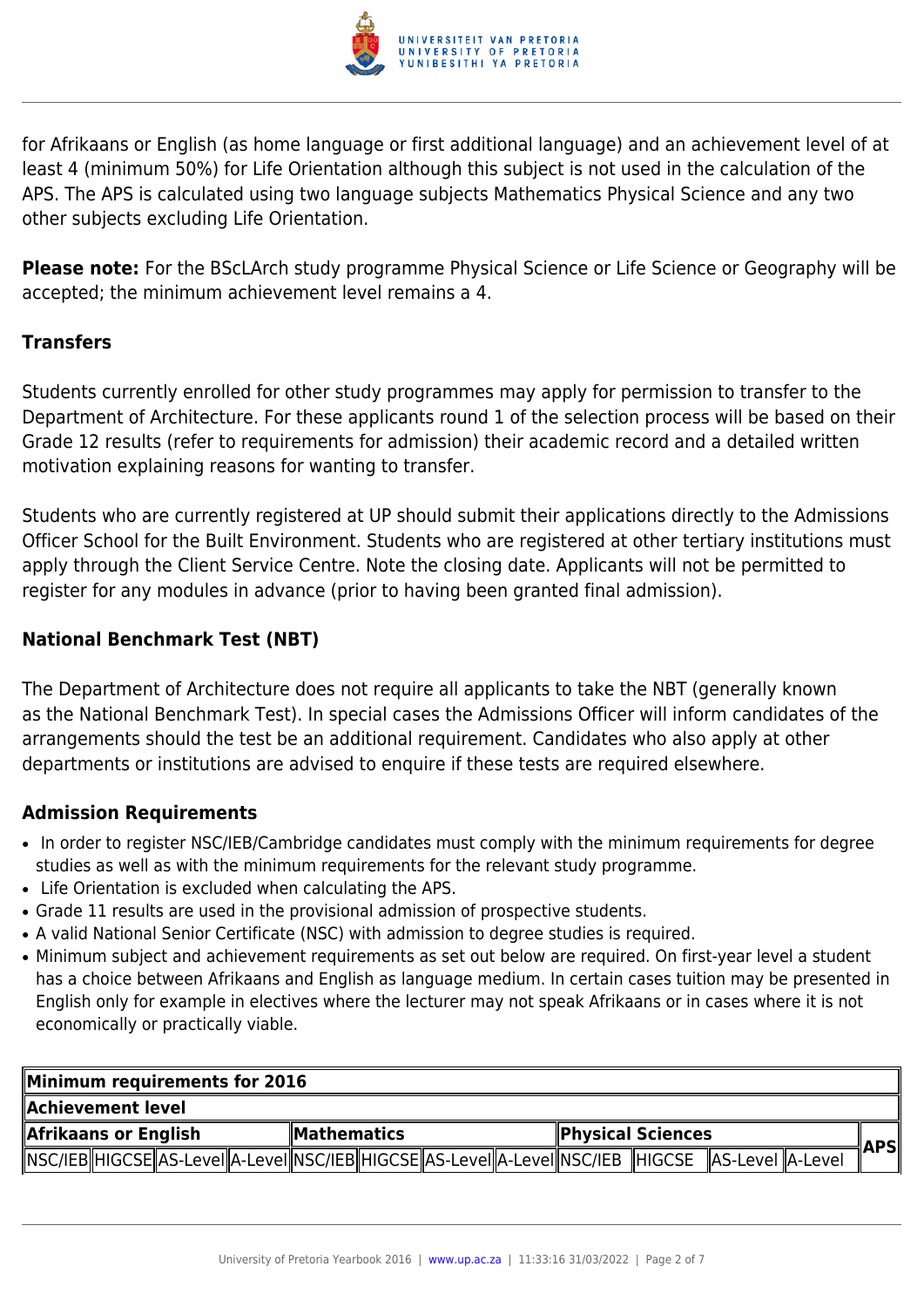

| ∥ҕ |  |  |  |  | ШD |  | ΙO<br>∥phy or<br><b>ILife</b> | Geogra-   Geogra-   Geogra-   Geogra-<br>phy or<br><b>ILife</b><br>  Sciences  Sciences  Sciences  Sciences | $\parallel$ phy or<br><b>ILife</b> | ∥Or<br>$\parallel$ phy or<br><b>ILife</b> |  |
|----|--|--|--|--|----|--|-------------------------------|-------------------------------------------------------------------------------------------------------------|------------------------------------|-------------------------------------------|--|
|----|--|--|--|--|----|--|-------------------------------|-------------------------------------------------------------------------------------------------------------|------------------------------------|-------------------------------------------|--|

• Selection programme: Selection includes an interview.

#### **Practical requirement**

At least one year of work or travel recommended.

#### **Important dates**

The academic year of the University of Pretoria starts in January and ends early in December. It is divided into two semesters (or four quarter modules) with short recesses in April July and September. In order to gain practical experience students are advised to work at a practice during the University recesses. The University calendar is available online at www.up.ac.za/calendars.

**1 March:** Applications for admission open for the next academic year. Applications should be handed in at the Client Service Centre or can be submitted electronically.

**30 June:** Last day to submit all undergraduate applications for admission to the Department of Architecture for the following academic year. This closing date also applies to all transfer applications.

**June/July/August/September:** Departmental selection tests are written on scheduled Saturdays. Dates are automatically allocated and cannot be rescheduled.

**October recess:** 4 October to 12 October 2015: Final selection interviews for applicants on the shortlist.

**31 October:** Selection results are available. Applicants are notified of the outcome in writing.

**30 November:** Last day for selected students to acknowledge their selection and pay deposits or make arrangements for payment.

## Additional requirements

**Please Note:** Students wishing to transfer to other programmes in the Department of Architecture must obtain written consent from the admissions committee.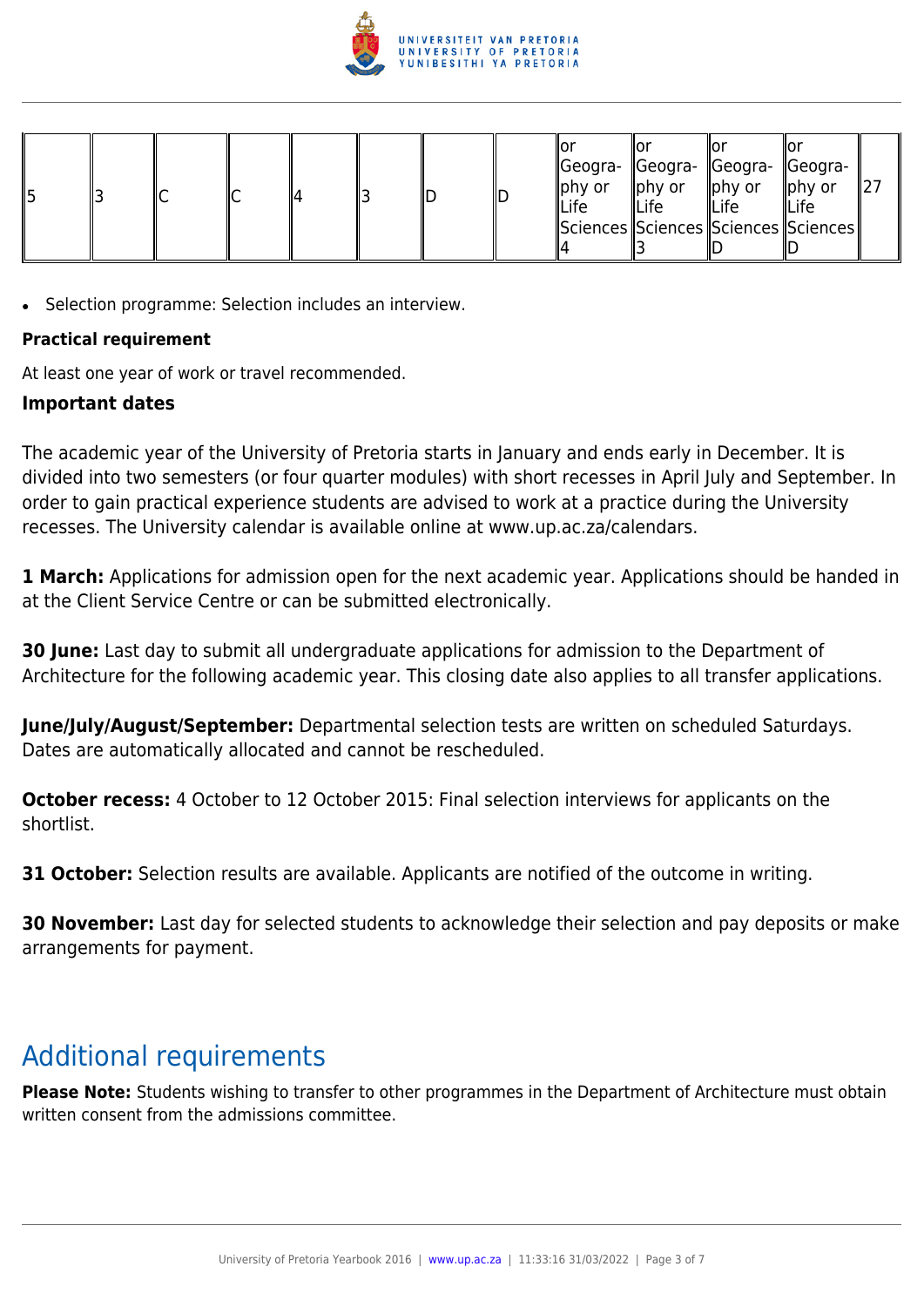

# Other programme-specific information

#### **Concurrent presentation**

In the third year of study Design, Construction, Environmental studies, Plant science and Earth studies must be examined in the same year.

#### **Awarding of degree**

The degree is awarded to those students who have obtained all the prescribed credits for the programme modules.

### Promotion to next study year

A student is promoted to a subsequent year of study after acquiring all the prerequisite module credits of the preceding year of study.

A student is deemed to be in the year of study for which he or she is registered in Design.

If the student is not registered for Design the highest passed year of Design determines the year of study.

**Please Note:** Students not promoted to the next year of study must obtain the approval of the programme co-ordinator and the head of department to register for modules in the subsequent year of study. Students must re-apply for admission to the Department of Architecture in instances where:

- (i) a student is not promoted to the second year of study;
- (ii) a student after repeating any year of study, is not promoted to the following year of study.

### Pass with distinction

The BScLArch degree is conferred with distinction on a student who, at first registration, simultaneously passes Design 302 and Construction 320 with distinction (75%) with the proviso that the degree is completed within the minimum prescribed time and all other final-year modules are passed on first registration without any supplementary/special examinations.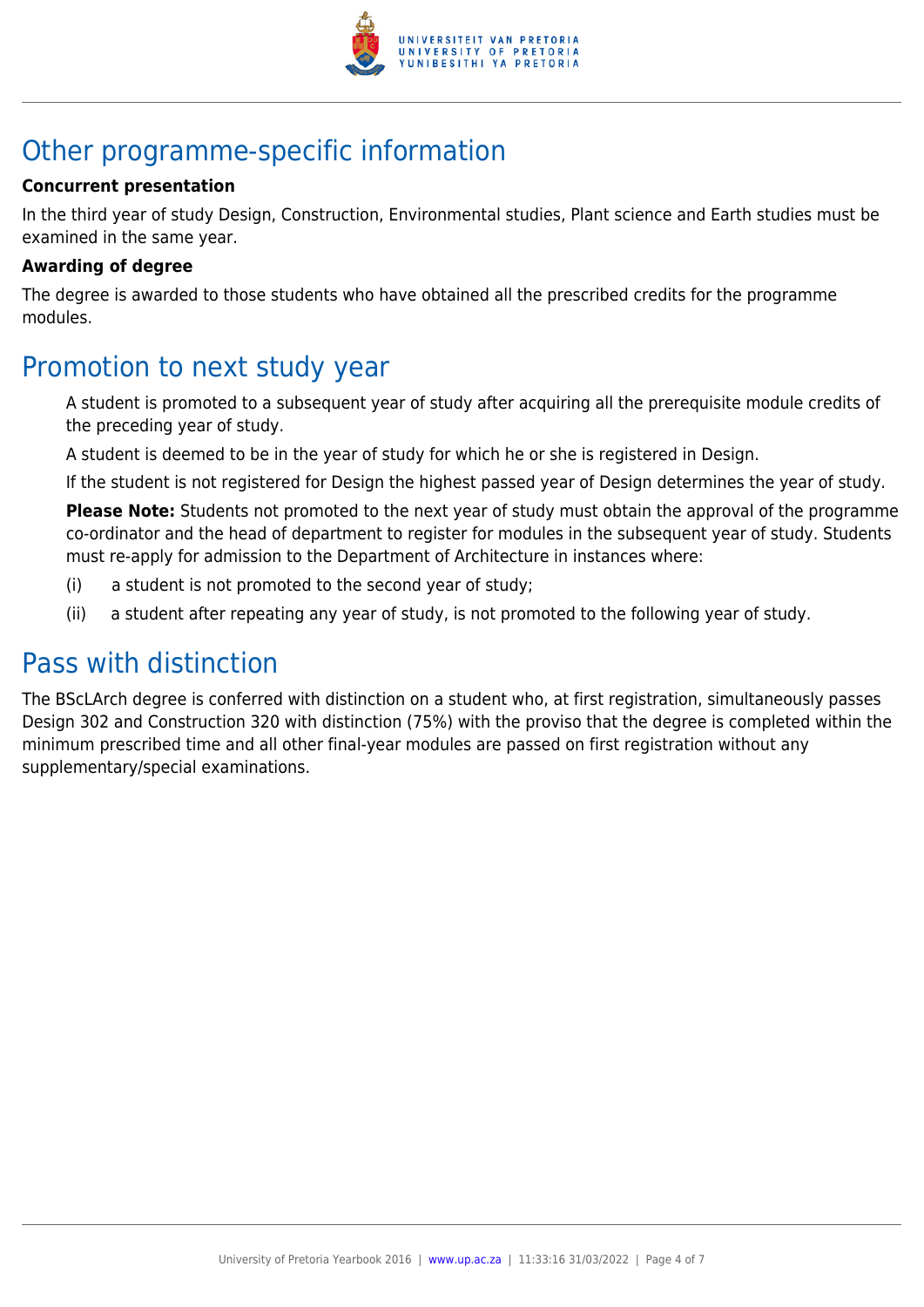

# Curriculum: Year 1

#### **Minimum credits: 116**

### **Fundamental modules**

[Academic orientation 112](https://www.up.ac.za/mechanical-and-aeronautical-engineering/yearbooks/2016/modules/view/UPO 112) (UPO 112) - Credits: 0.00 [Academic information management 102](https://www.up.ac.za/mechanical-and-aeronautical-engineering/yearbooks/2016/modules/view/AIM 102) (AIM 102) - Credits: 6.00

### **Core modules**

[Earth studies 110](https://www.up.ac.za/mechanical-and-aeronautical-engineering/yearbooks/2016/modules/view/AAL 110) (AAL 110) - Credits: 10.00 [Construction 111](https://www.up.ac.za/mechanical-and-aeronautical-engineering/yearbooks/2016/modules/view/KON 111) (KON 111) - Credits: 8.00 [Construction 121](https://www.up.ac.za/mechanical-and-aeronautical-engineering/yearbooks/2016/modules/view/KON 121) (KON 121) - Credits: 8.00 [Design communication 120](https://www.up.ac.za/mechanical-and-aeronautical-engineering/yearbooks/2016/modules/view/OKU 120) (OKU 120) - Credits: 6.00 [Environmental theory 110](https://www.up.ac.za/mechanical-and-aeronautical-engineering/yearbooks/2016/modules/view/OML 110) (OML 110) - Credits: 6.00 [Environmental studies 120](https://www.up.ac.za/mechanical-and-aeronautical-engineering/yearbooks/2016/modules/view/OML 120) (OML 120) - Credits: 6.00 [Design 100](https://www.up.ac.za/mechanical-and-aeronautical-engineering/yearbooks/2016/modules/view/ONT 100) (ONT 100) - Credits: 60.00

### **Elective modules**

[Elective module 110](https://www.up.ac.za/mechanical-and-aeronautical-engineering/yearbooks/2016/modules/view/ARC 110) (ARC 110) - Credits: 6.00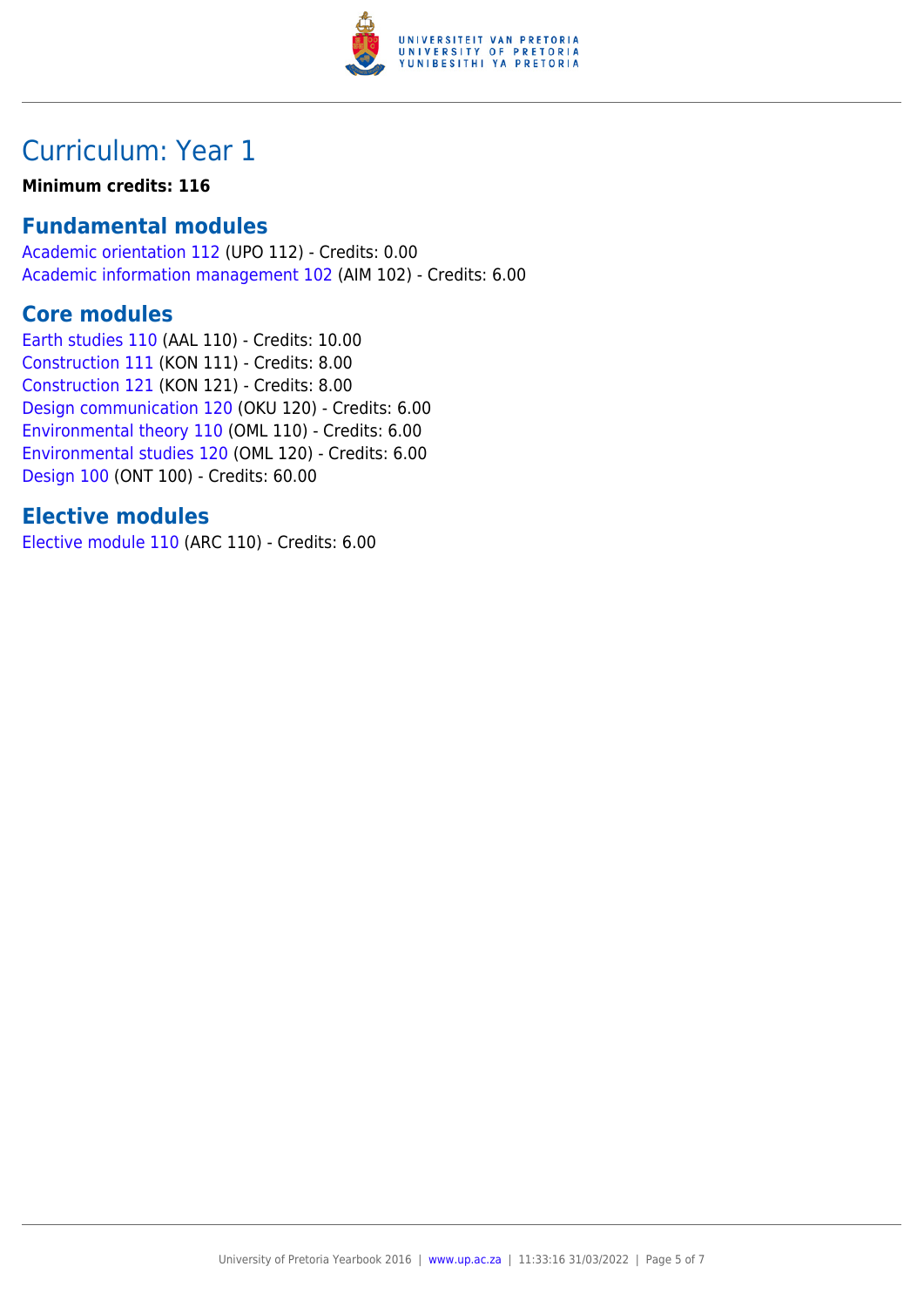

# Curriculum: Year 2

#### **Minimum credits: 144**

### **Core modules**

[Earth studies 210](https://www.up.ac.za/mechanical-and-aeronautical-engineering/yearbooks/2016/modules/view/AAL 210) (AAL 210) - Credits: 8.00 [Geomorphology of the built environment 265](https://www.up.ac.za/mechanical-and-aeronautical-engineering/yearbooks/2016/modules/view/GGY 265) (GGY 265) - Credits: 12.00 [Introductory soil science 250](https://www.up.ac.za/mechanical-and-aeronautical-engineering/yearbooks/2016/modules/view/GKD 250) (GKD 250) - Credits: 12.00 [Community-based project 201](https://www.up.ac.za/mechanical-and-aeronautical-engineering/yearbooks/2016/modules/view/JCP 201) (JCP 201) - Credits: 8.00 [Construction 210](https://www.up.ac.za/mechanical-and-aeronautical-engineering/yearbooks/2016/modules/view/KON 210) (KON 210) - Credits: 8.00 [Construction 220](https://www.up.ac.za/mechanical-and-aeronautical-engineering/yearbooks/2016/modules/view/KON 220) (KON 220) - Credits: 8.00 [Landscape architecture 212](https://www.up.ac.za/mechanical-and-aeronautical-engineering/yearbooks/2016/modules/view/LAN 212) (LAN 212) - Credits: 8.00 [Landscape architecture 222](https://www.up.ac.za/mechanical-and-aeronautical-engineering/yearbooks/2016/modules/view/LAN 222) (LAN 222) - Credits: 8.00 [Environmental theory 210](https://www.up.ac.za/mechanical-and-aeronautical-engineering/yearbooks/2016/modules/view/OML 210) (OML 210) - Credits: 6.00 [Environmental studies 220](https://www.up.ac.za/mechanical-and-aeronautical-engineering/yearbooks/2016/modules/view/OML 220) (OML 220) - Credits: 6.00 [Design 202](https://www.up.ac.za/mechanical-and-aeronautical-engineering/yearbooks/2016/modules/view/ONT 202) (ONT 202) - Credits: 60.00